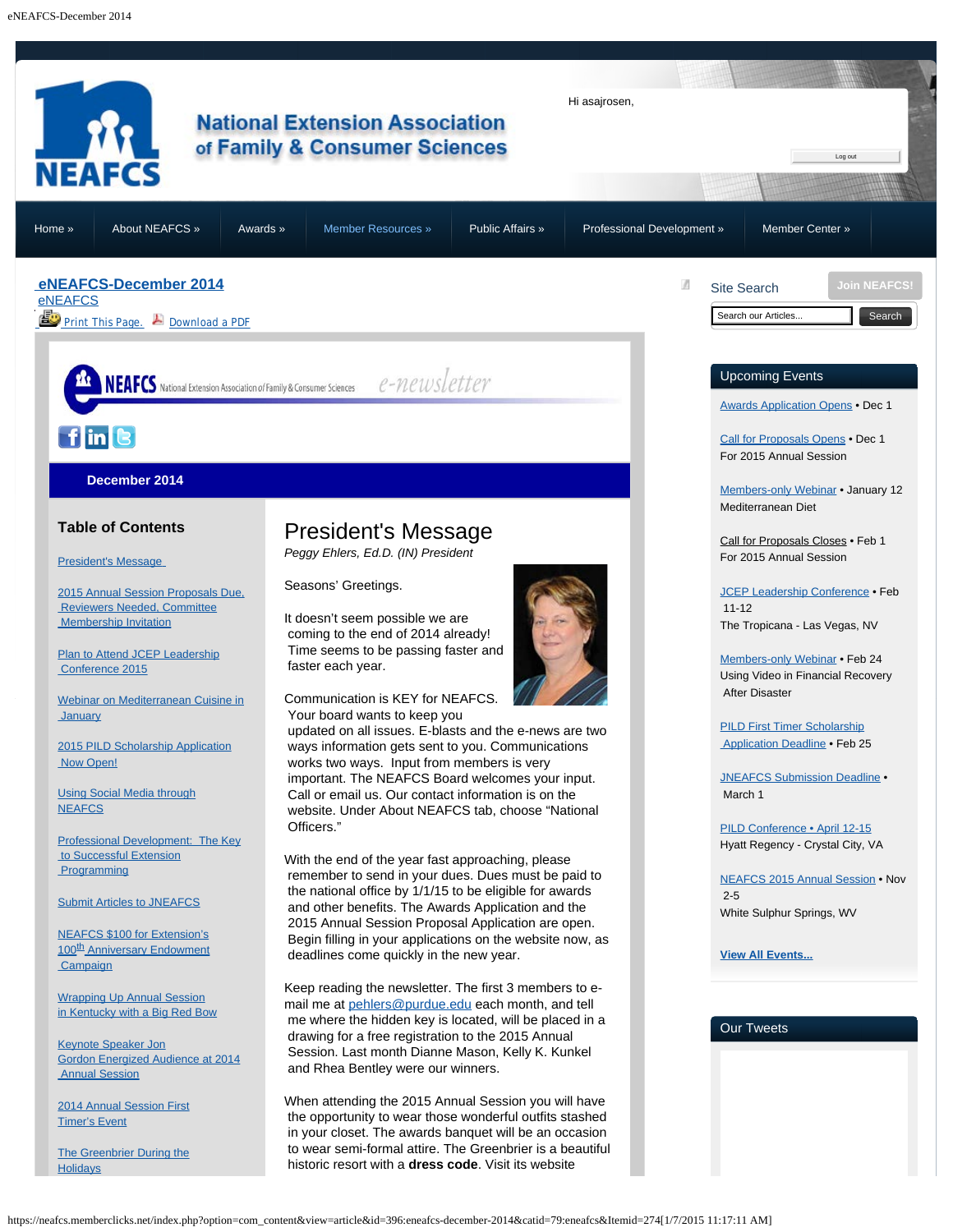#### [Meet the Board](#page-8-0)

## **Important Dates**

[Call for Proposal Deadline](https://neafcs.memberclicks.net/index.php?option=com_mc&view=mc&mcid=9) • Dec 1 For 2015 Annual Session

[Members-only Webinar](http://neafcs.memberclicks.net/index.php?option=com_mc&view=mc&mcid=9) • January 12 Mediterranean Diet

[JCEP Leadership Conference](http://www.jcep.org/leadership-conference) . February 11-12 The Tropicana - Las Vegas, NV

[PILD Conference](http://www.jcep.org/pild-conference) • April 12-15 Hyatt Regency - Crystal City, VA

<span id="page-1-0"></span>[NEAFCS 2015 Annual Session](https://neafcs.memberclicks.net/index.php?option=com_mc&view=mc&mcid=9)• Nov 2-5 White Sulphur Springs, WV

[View All Events...](https://neafcs.memberclicks.net/index.php?option=com_mc&view=mc&mcid=9)

<span id="page-1-1"></span>**National Extension Association of Family & Consumer Science** 20423 State Road 7<br>Suite F6-491 Suite F6-491 Boca Raton, FL 33498 (561) 477-8100 dy@neafcs.org

## [www.greenbrier.com](http://www.greenbrier.com/) for additional information.

Planning for future annual sessions is progressing. Sites have been selected for 2016 and 2017. During 2018 the southern region will serve as the host. All 2018 annual session host applications are due April 1, 2015.

I also want to share that the NEAFCS wooden gavel is missing. If you have information about its whereabouts, please contact a NEAFCS Board Member. We look forward to its return.

Please accept my warm appreciation for your support of NEAFCS. I extend the very best wishes for a Happy Holiday season and a prosperous New Year.

Your President,

Peggy [pehlers@purdue.edu](mailto:pehlers@purdue.edu)

*[Back to top](#page-0-2)*

# **2015 Annual Session Proposals Due, Reviewers Needed, Committee Membership Invitation** *Patty Merk (AZ), VP for Professional Development*

It's that time of year again…time to start writing your proposal for Annual Session 2015. A proposal can be submitted on the website from today up to the February 1 deadline. Just click on proposal submission on the NEAFCS home page and follow the directions. The process is very easy to use. A



 webinar on what makes a great proposal is archived on the website to help you. If you still have questions, please feel free to contact me.

The Annual Session program committee is seeking 2 people from each state to serve as proposal reviewers. If you have never done a proposal before, this may be a good way to find out what is expected. The way to do this is to sign up for the Program Committee on the website. You can sign up for a committee at any time, unlike the past. Committee members are retained from year to year and periodically you may receive an email asking if you would like to continue. You DO NOT have to complete a paper form. So, please take the time to sign up not only for the Program Committee, but any others you wish to join.

*Steps for joining a committee: Log in as a member to the neafcs.org website, click on Member Resources and use the pull down menu, click on Join A Committee! Then complete the online form. Committees are listed under committee information.*

## [Back to top](#page-0-2)

**Plan to Attend JCEP Leadership Conference 2015** *Kathleen Olson (MN), Immediate Past President, JCEP Leadership Conference Chair*

Plan now to attend the JCEP Leadership Conference February 11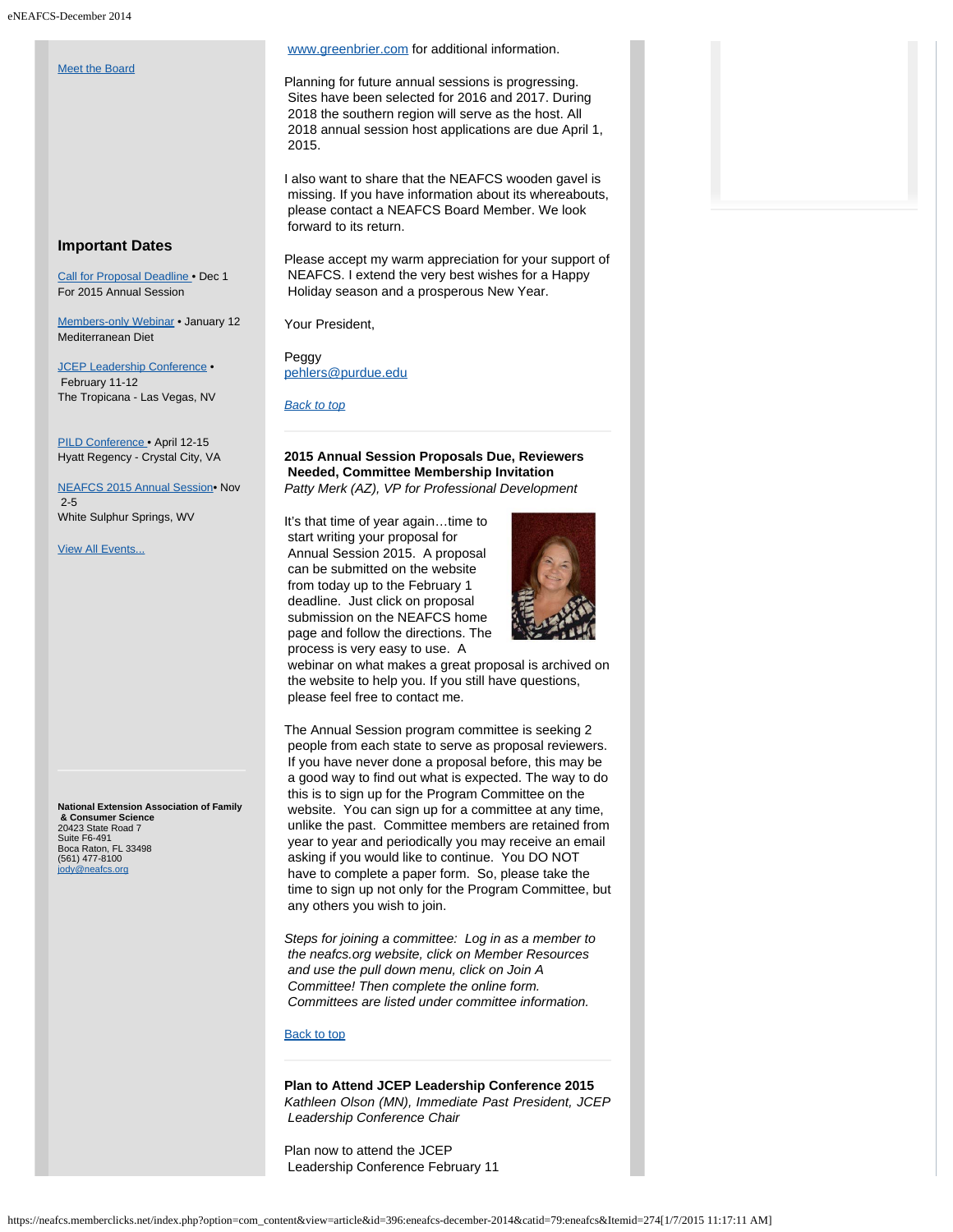& 12, 2015 at the Tropicana Hotel, Las Vegas, Nevada with the theme, "Leading Through Trust". Keynote speaker, David Horsager will discuss the importance of trust and will unveil how trust has the ability to accelerate or destroy any organization or relationship.



His work has been featured in prominent publications such as *Fast Company*, *Forbes*, and *The Wall Street Journal*. He is a producer, professor, business strategist and national best-selling author of *The Trust Edge*.

Dr. Delbert Foster, Chair of ECOP, from South Carolina State will provide an update from the Extension Committee on Organization and Policy (ECOP), and recognize the 125th anniversary of the passage of the second Morrill Act which created the universities commonly referred to as the 1890 institutions.

In addition to the nationally known keynote speakers, participants will receive updates from the National Institute of Food and Agriculture (NIFA), and  $\mathcal{P}$  the Association of Public and Land-Grant Universities (APLU). Association time and presentations from JCEP team award winners, as well as peer reviewed concurrent sessions related to leadership are also part of the conference to provide a time to share ideas and issues facing our members.

Who should attend this conference?

- Professionals seeking a top quality professional development opportunity and leadership development training.
- State and National leaders of any of the six JCEP (Joint Council of Extension Professionals) member associations.
- Professionals who are active at the state level and may be ready for a national committee or board leadership.
- Professionals with a leadership role on the job such as a county director, district or regional director or other administrative position.

Registration is open as of December 1, 2014. Note that the format for the conference has been changed this year to include 2 full days rather than spread throughout 3 days. Go to [www.jcep.org](http://www.jcep.org/) for more information and to register.

## [Back to top](#page-0-2)

**Webinar on Mediterranean Cuisine in January** *Julia Zee (HI), Chair, Webinar Subcommittee*

<span id="page-2-0"></span>

Happy Holidays from the Webinar Subcommittee! Please join us for an Annual Session encore presentation on Mediterranean Cuisine with Melissa Bess (MO) on January 12, 2p EST. The Mediterranean diet is touted for its health benefits, and this

 webinar will discuss a program that teaches participants about the components of the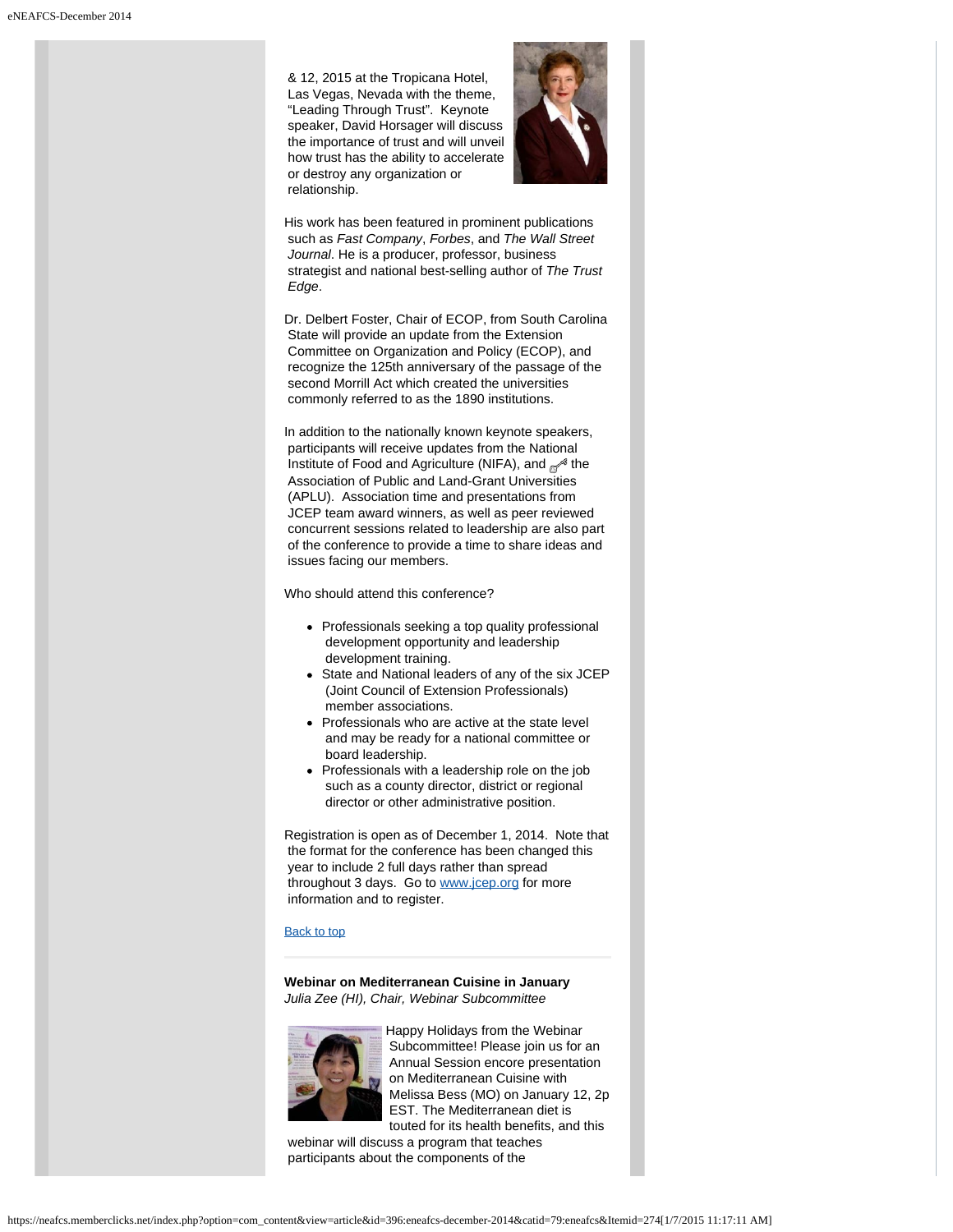Mediterranean diet and lifestyle. Webinar participants will receive information to develop a similar program including recipes and handouts. Melissa is the Nutrition and Health Education Specialist with University of Missouri Extension.

*If you have a topic that you'd like to share with NEAFCS members, submit a proposal online anytime. NEAFCS webinars are peer-reviewed and presented to a national audience. (It would look great in your dossier.) Visit the webinars webpage*

 *(<http://www.neafcs.org/webinars>) for upcoming webinars, archived presentations, and proposal submission. Contact Julia Zee ([zee@hawaii.edu](mailto:zee@hawaii.edu)) if you have any questions.*

[Back to top](#page-0-2)

# <span id="page-3-0"></span>**2015 PILD Scholarship Application Now Open!**

*Theresa C. Mayhew (NY), Vice President for Public Affairs*

The Public Issues Leadership Development (PILD) First Time Scholarship Application is now on the NEAFCS website! It's listed on the Public Affairs webpage and will be open until February 25, 2015. Scholarships will be awarded on a first come, first serve basis so if you're thinking about attending, let



 your affiliate president know and send in your application without delay. Winners will be notified by March 1 so they can take advantage of the conference early bird registration deadline, which is March 20. Click on this link to access the webpage directly: [http://www.neafcs.org/pild-scholarship](http://www.neafcs.org/pild-scholarship-application)[application](http://www.neafcs.org/pild-scholarship-application).

Thanks! Hope to see you in DC during cherry blossom time!

[Back to top](#page-0-2)

# <span id="page-3-1"></span>**Using Social Media Through NEAFCS**

*Margie Memmott (UT), Vice President for Member Resources*



Are you making the most of your member benefits by using social media through NEAFCS?

Through our social media network, NEAFCS members can promote relevance and the impact of their programming; share professional resources; promote NEAFCS events and resources; drive website traffic of members; and enhance member benefits.

*Join Our Official Facebook Group:*The official Facebook group for the members of the National Extension Association of Family and Consumer Sciences is located at<https://www.facebook.com/groups/NEAFCS/>

Type in the name of the group in the Facebook search area; *"The National Extension Association of Family and Consumer Sciences"*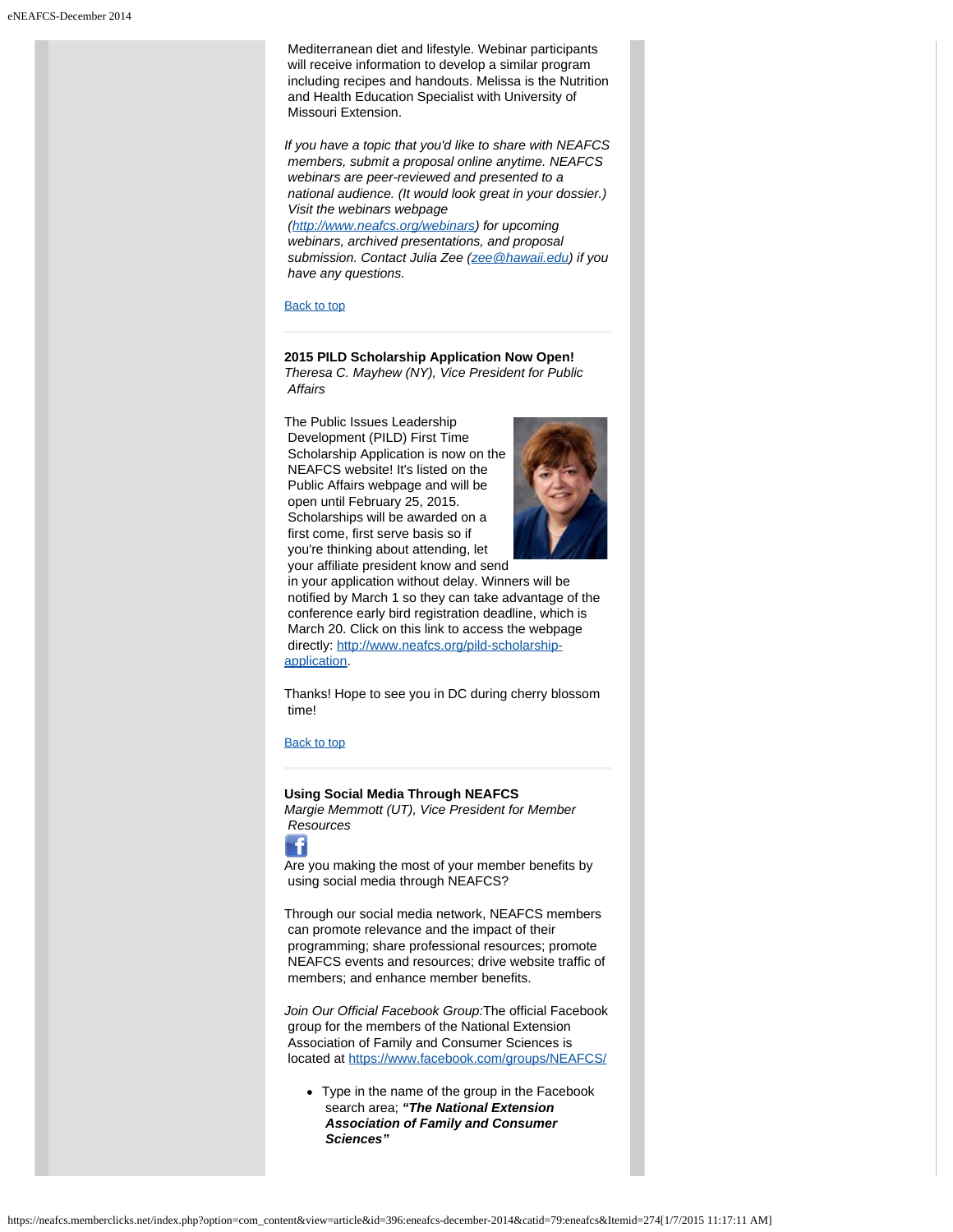You will notice a "button" that asks, **"Join Group."** Request to join the group and the administrator at the NEAFCS office will verify your membership in NEAFCS and then approve your inclusion in the Facebook Group.

Recently, the NEAFCS Board approved the new Social Media Policy (located in the members-only document library) that provides oversight and guidelines for all social networks. These specific policies and guidelines apply to all of the NEAFCS social media sites. As the world of social media changes, this policy is also subject to change. All members should make it a practice to regularly check the website for updates.

I encourage you to participate in the social media platforms for NEAFCS. There are also some archived webinars on social media that have been posted for your viewing (located under the professional development tab).

#### [Back to top](#page-0-2)

# <span id="page-4-0"></span>**Professional Development: The Key to Successful Extension Programming**

*Patty Merk (AZ), Vice President for Professional Development*

As 2014 closes, we reflect on the year, how fast it went by, what of our work made a difference, what could be done differently to enhance our effectiveness. As we think about what makes us want to get up every morning, we also give consideration to new attitudes, knowledge, skills and abilities we want to develop in the coming year. Perhaps we will be implementing a new program idea, utilizing research and/or networking with new colleagues that we discovered from our 2014 Annual Session in Kentucky. Maybe there are lessons learned that we want to share at the 2015 Annual Session in West Virginia. To quote Vaughn K. Lauer, "The best part of learning is sharing what you know."

When asked what we do, we often find it hard to describe the breadth and depth of our Extension work. As the only professional association that supports Extension family and consumer sciences professionals, NEAFCS strives to help members through the extensive professional development opportunities. These include not only presenting at and attending Annual Session, but also through attending and presenting webinars, connecting and networking though social media, discovering and partnering with those in other states through the search function of the website, active committee involvement, and many more. Taking the time to check out the website will produce dividends. Technology helps us make connections in traditional ways that some of us may prefer. Take for example, a search for members who do parenting education programs. A search of the website may produce a list of colleagues that you might e-mail, telephone or electronically chat with to discover common interests, what has worked or ways to work across state lines. We don't know what we don't know. Let's take the advice of 2014 keynote speaker Jon Gordon and choose an action word to provide a focus for our individual professional development for 2015. Remember, professional development is the key to success.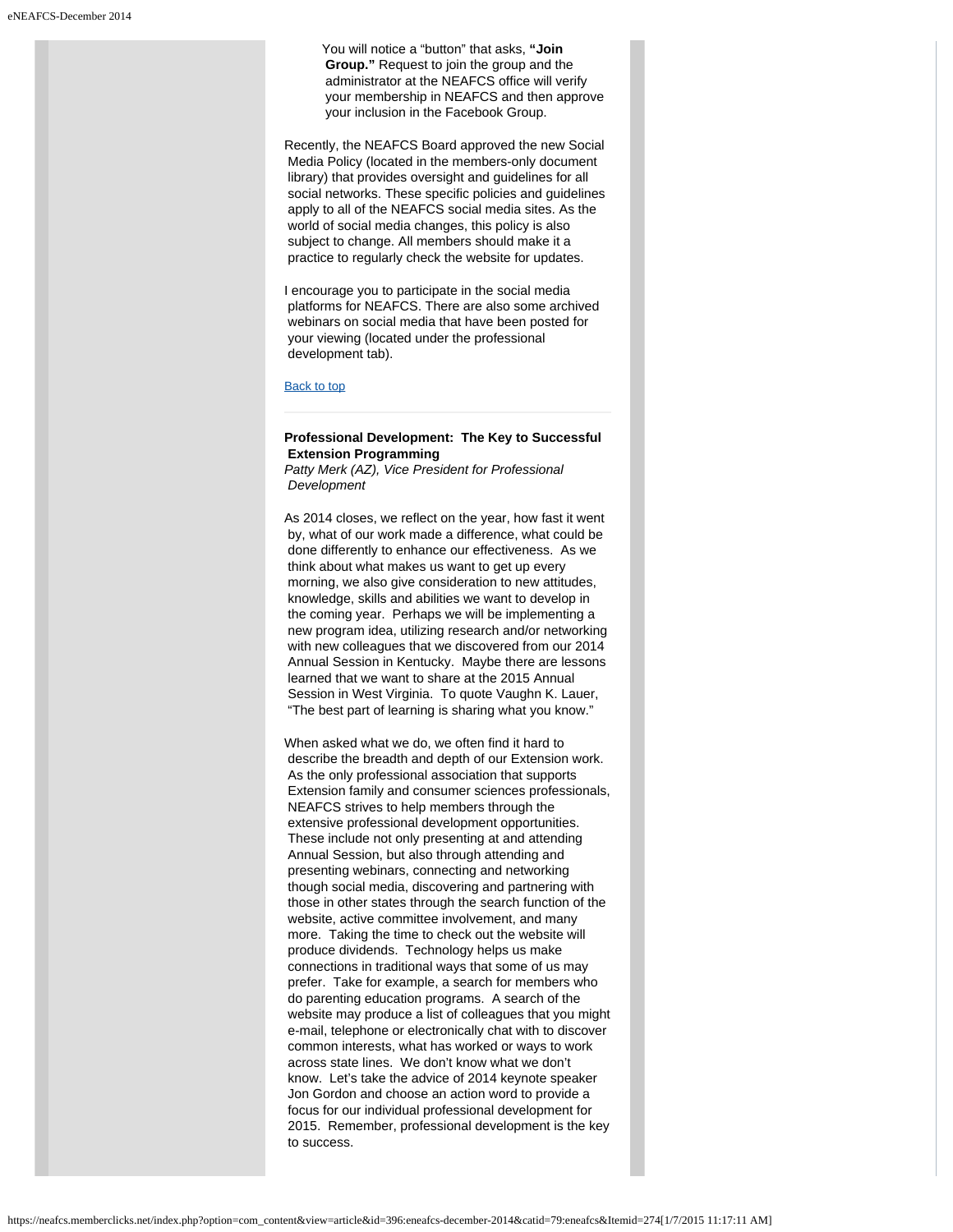# [Back to top](#page-0-2)

**New Deadline to Submit Articles to JNEAFCS and Top Two Reasons to Submit Articles for the 2015 Journal of the National Extension Association of Family and Consumer Sciences**

<span id="page-5-0"></span>*Jessica E. Hill (GA) and Lauren Wetherford (WV), Co-Editors, Journal of the NEAFCS*

It is an honor and privilege to serve as the Co-Editors for the 2015 Journal of National Extension Association of Family and Consumer Sciences. This year, we are changing the submission deadline. In the past, December 31<sup>st</sup> was the deadline to submit. Between winter break, the holidays and the many other responsibilities we all have, the ability to meet the former deadline was tough. Moving forward in 2015, March 1, 2015 will be the new submission deadline.

You may ask yourself, why should I submit an article when I already have numerous responsibilities to fulfill? There are two very important reasons to submit an article to the JNEAFCS. Reason number one, the Journal of the National Extension Association of Family and Consumer Sciences is a referred journal published annually to showcase research and creative activities of the National Extension Association of Family and Consumer Sciences members. Reason number two, your journal submission advances the profession of Family and Consumer Sciences. We hope you will consider submitting results of your research, best practices, and/or implications for Extension to the JNEAFCS. Also, encourage others in your state to contribute to the journal. Don't miss the opportunity to submit an article to the JNEAFCS by **March 1, 2015.**

Please consider sharing the results of your efforts with your colleagues through the *Journal of National Extension Association of Family and Consumer Sciences*. See complete Submissions Guidelines at <http://www.neafcs.org/journal-submission-guidelines> and forward submissions to **both** Jessica Hill [jesshill@uga.edu](mailto:jesshill@uga.edu) and Lauren Weatherford Lauren.Weatherford@mail.wvu.edu.

## [Back to top](#page-0-2)

# **NEAFCS \$100 for Extension's 100th Anniversary Endowment Campaign**

*Marsha Lockard (ID), Chair, Endowment Committee*

<span id="page-5-1"></span>

A huge thank you to all who donated to the NEAFCS 100th Anniversary Endowment Campaign at annual session in Kentucky as well as those who have donated prior to and after annual session. To date the donations toward the campaign total **\$9,888.00**.

As this campaign draws to a close, it is not too late to add your donation! You can donate online at <https://neafcs.memberclicks.net/endowment>. Consider donating in the name of the people who have made a difference in your life: mentors, parents, colleagues, spouses or 4-H leaders. You can honor them with a donation to the NEAFCS endowment.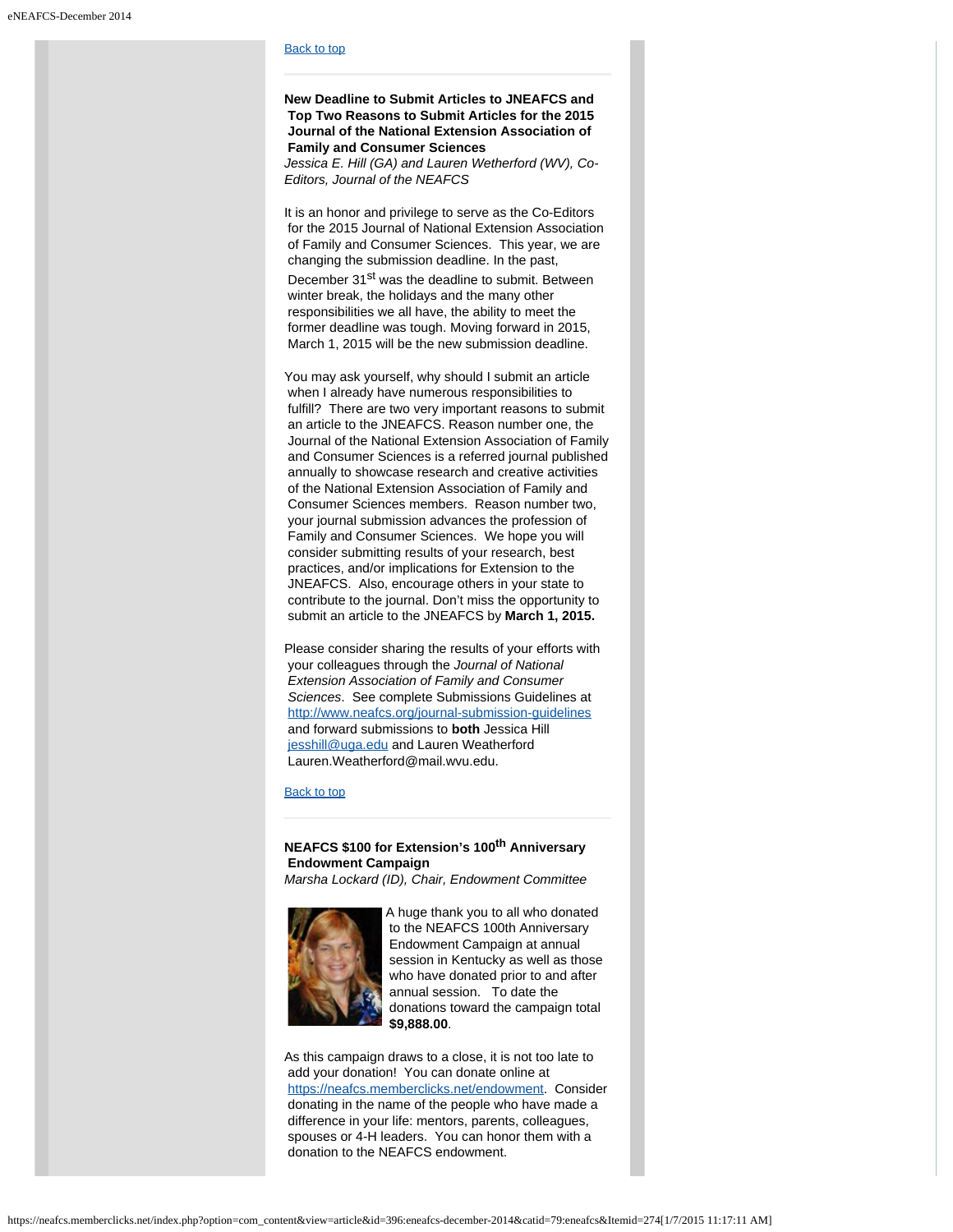The current balance in the endowment is close to \$169,000. The interest from the endowment will be used to finance special projects, scholarships and awards, based on how the gifts were designated. Add your gifts to the NEAFCS endowment and help our association grow!

#### [Back to top](#page-0-2)

# <span id="page-6-0"></span>**Wrapping Up Annual Session in Kentucky with a Big Red Bow**

*Patty Merk (AZ), Vice President for Professional Development*



The 2014 NEAFCS Annual Session proved to be a great success for our association. The program evaluation, with 209 out of 640 possible returns (32.65%) says so. Almost all of the individual annual session components received a 4 or above on a scale of 5. In addition, we heard loud and clear (91% of respondents) that the preconference should stay

 before the conference and not be made into a postconference. Thanks and congratulations to the Kentucky affiliate for such a rewarding professional development experience.

The following articles are just two highlights from the 2014 conference.

# **[Back to top](#page-0-2)**

## <span id="page-6-1"></span>**Keynote Speaker Jon Gordon Energized Audience at 2014 Annual Session** *Pat Brinkman (OH)*



What word are you using to energize and help you focus your life and work? Jon Gordon, keynote speaker for the 2014 NEAFCS Annual Session in Lexington, Kentucky encouraged members to think of one word, which would provide purpose and enhance energy and optimism. When choosing the focus word,

 consider the "why" behind the word to ensure it really is the right one. Use that one word for a year to fuel positivity, creativity, and resiliency.

Jon Gordon challenged the audience to be positive people. Focus on the positive since, as he said, "how we see the world will determine the world we have." Rather than letting negative thoughts pull us down, we need to encourage ourselves with positive talk, see challenges as opportunities, and focus on what we "get" to do rather than what we "have" to do.

Mr. Gordon encouraged us to share the gift of positivity with others by using the three "C's."

C= Contagious.

Being positive is contagious. Have a focus for the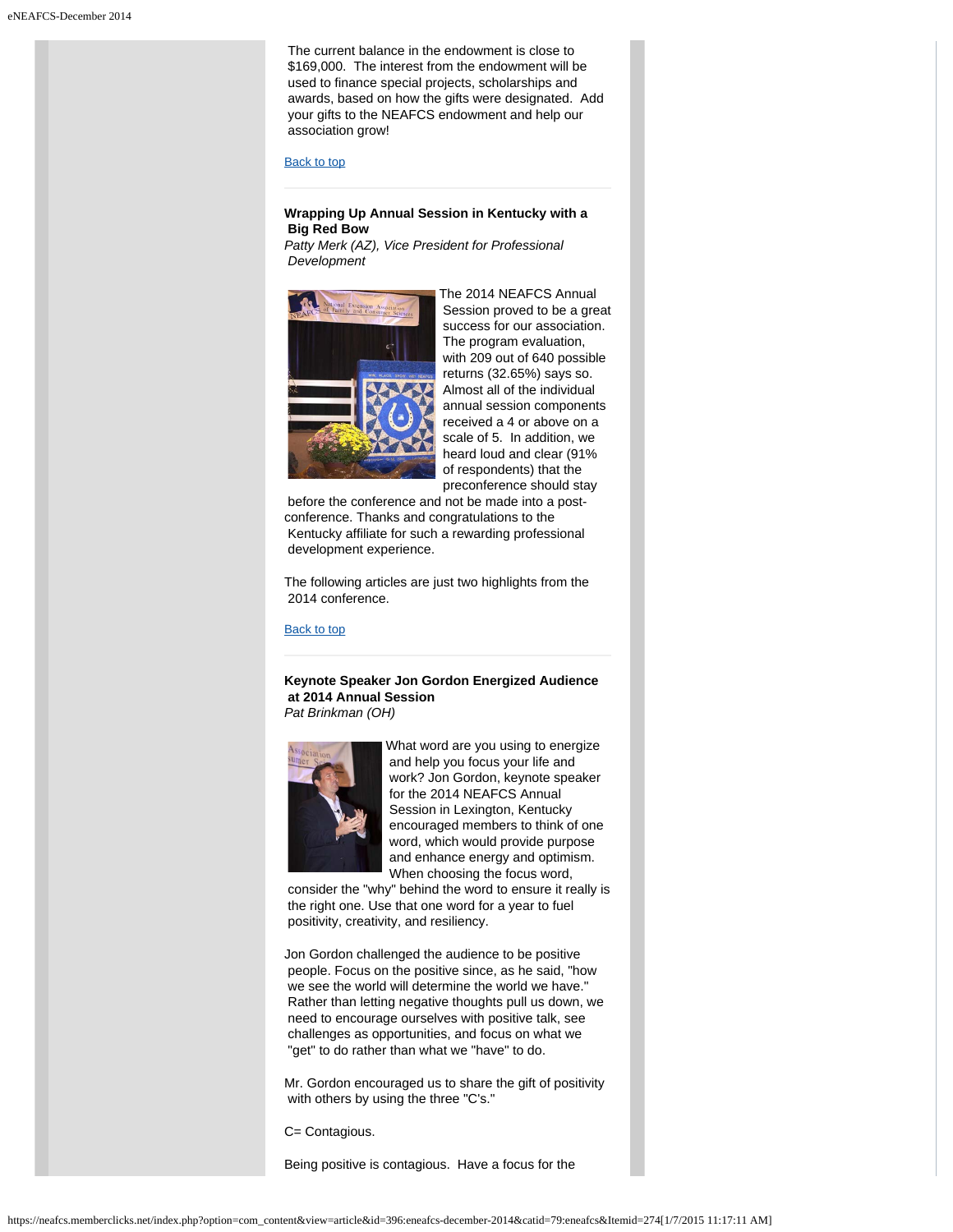future. Negativity can be infectious, so take a sick day rather than affect others.

#### C= Communication

Good communication is essential. Busyness can cause breakdowns in communication resulting in dysfunction and stress.

C= Caring

Follow the "1% rule - today I will care a little more." We can make a difference when we show love and encouragement to others.

Mr. Gordon urged us to "Drive with Purpose," using love and positivity to fuel our purpose. Find your word for the year and let it drive your purpose and determination to bring out the best in others. "We become great when we bring greatness out in others."

## [Back to top](#page-0-2)

## <span id="page-7-0"></span>**2014 Annual Session First Timer's Event** *Brooke Jenkins-Howard (KY), First Timer's Event Chair*

The 2014 First Timer's Event was held on Tuesday, September 16, 2014 at beautiful Talon Winery and Vineyard in rural Lexington, Kentucky. There were 100 participants registered for the event. Kentucky members were pleased to host this event and welcome the group to Kentucky and NEAFCS. While at Talon, participants enjoyed a unique agri-tourism experience which included touring the vineyard and exploring the farm operation; shopping for unique gifts and Kentucky Proud foods in the gift shop; enjoying a tasting and sampling experience of the wine produced at the vineyard; touring Talon's historical house; and, touring the processing barn to better understand how wine is made. First timers received a Talon embossed wine glass and an etched granite coaster, which featured the annual session theme and logo to commemorate their first NEAFCS meeting.

#### [Back to top](#page-0-2)

## **The Greenbrier During the Holidays**

*Zona Hutson (WV), West Virginia NEAFCS Affiliate Invitation and Marketing Committee Member*

<span id="page-7-1"></span>

The 2015 National Extension Association of Family and Consumer Sciences (NEAFCS) Annual Session will be held at the Greenbrier Resort in White Sulphur Springs, West Virginia, November 2-5. The Greenbrier, with its classic architecture, exquisite interior design, beautiful landscape, impeccable service and outstanding amenities has hosted distinguished guests from around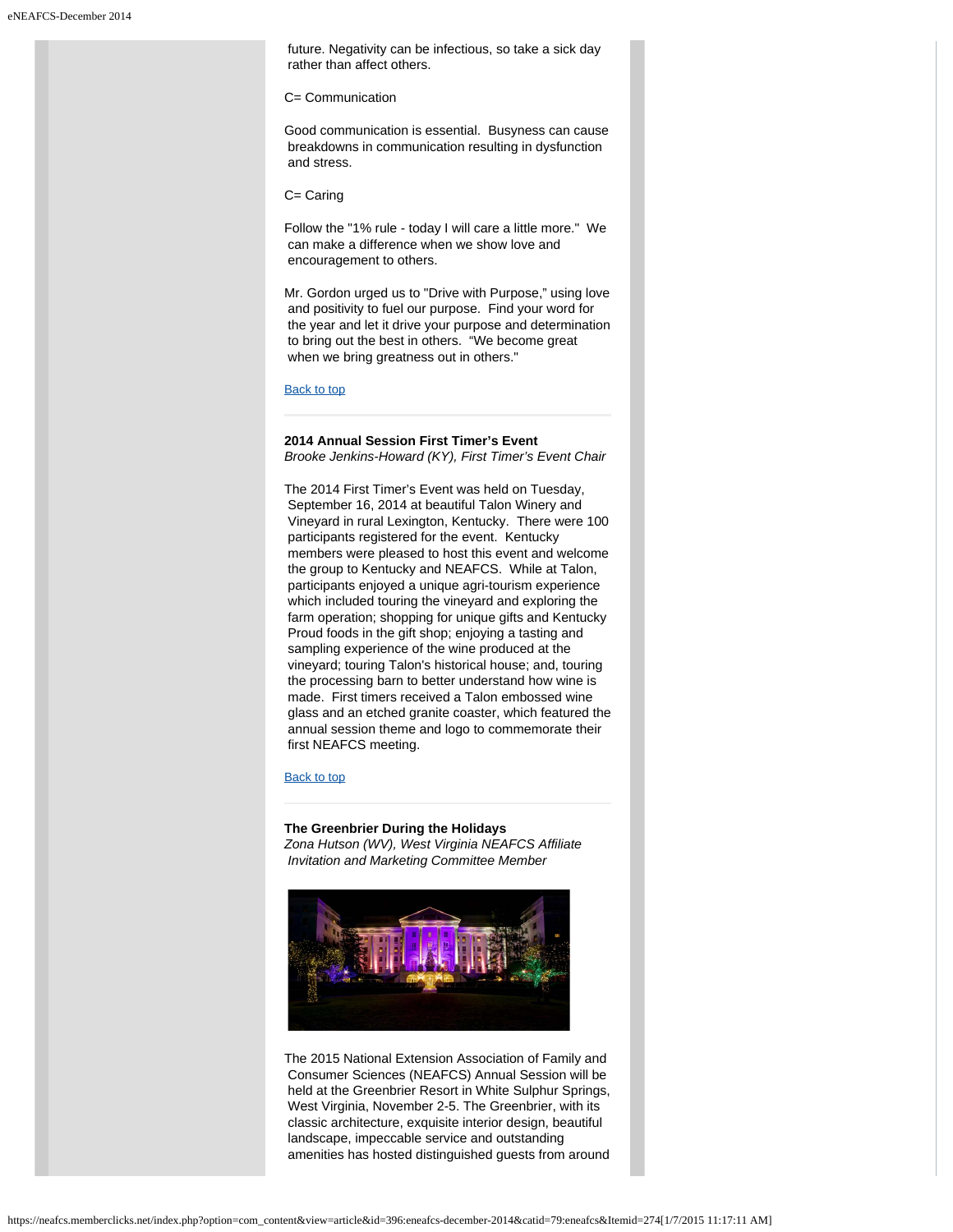the world since 1778. A National Historic Landmark, the resort property offers 710 rooms, including 33 suites and 96 guest and estate houses. The Greenbrier has 10 lobbies, 40+ meeting rooms and a complete conference center facility as well as a theatre, bowling alley, ice skating rink and golf course on its 10,000 acre property. Due to timing of the Annual Session, participants will be treated by the Greenbrier to experience a few of its spectacular 60 days of holiday cheer from November to New Years. Candy cane stripes, holiday lights and fully decorated trees throughout the resort will welcome you when you arrive at the conference. Enjoy unique dining and shopping venues and special spa packages during the holiday season at the Greenbrier Resort. Begin planning now to attend the unforgettable NEAFCS Annual Session at the Greenbrier.

## [Back to top](#page-0-2)

#### **Meet the Board**

*Margie Memmott, (UT) M.S., C.F.C.S., Vice President for Member Resources*

<span id="page-8-0"></span>

Growing up in a large family, I moved around the world with my parents and siblings (my father worked in Agriculture in Canada, the U.S., and overseas). At 16, I graduated from High School, and already knowing I wanted to become an educator in Family and Consumer Sciences (Home Economics at that time), I began my college career. Receiving

 my B.S. at 19 from Brigham Young University, and my M.S. at 20 from Utah State University, I decided that 'Extension' was the place for me.

I was hired as the USU Extension FCS/4-H Agent in Juab County (a small, rural county in central Utah) where I worked just over a year and then got married. Shortly after, I found myself on the road again as we moved out of state for my husband to attend college. We started our family and had many wonderful adventures, but the road eventually brought us back to Utah. After returning, I was hired back to the very same Extension position I had left 10 years previously. My family is, of course, my pride and joy (we have four sons, three daughters-in-law, two handsome little grandsons, and a new baby granddaughter expected to arrive in January). I enjoy technology, music, playing the piano and organ, creative textiles/sewing, crocheting, spending time with my family, and learning new things.

As an Extension Associate Professor, my areas of focus are finance, nutrition, volunteer leadership and 4-H youth development. I'm known as an optimist, always looking for ways to accomplish a goal and help others accomplish theirs. I've served in various capacities in our affiliate and national association, including Western Region Director ('04-'06). I'm so glad to be able to serve as your VP for Member Resources for the next two years, and look forward to engaging with past, present, and future generations to strengthen and support you, the NEAFCS membership.

[Back to top](#page-0-2)